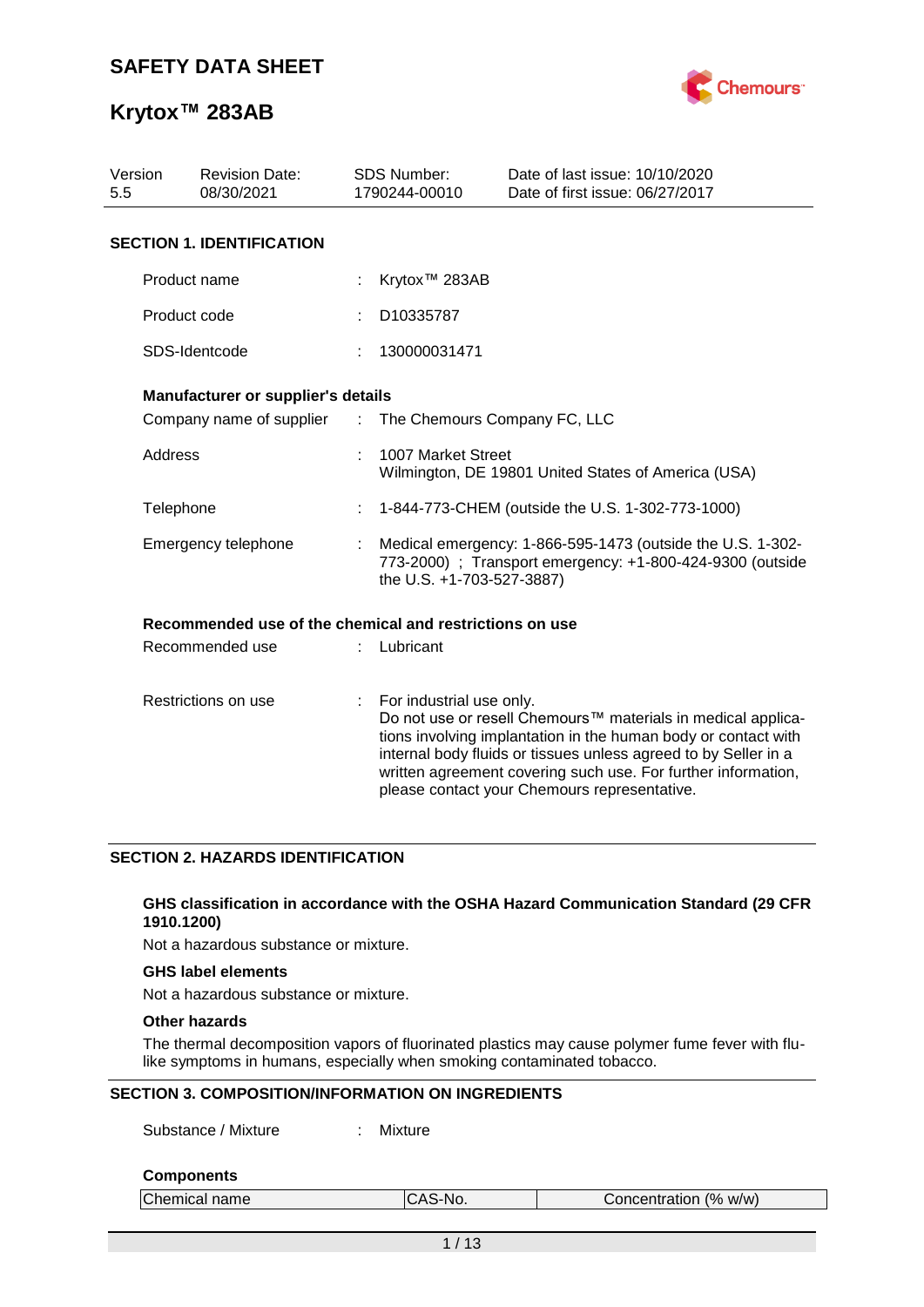

# **Krytox™ 283AB**

| <b>Revision Date:</b><br>08/30/2021                               |  |                                                                                                          | Date of last issue: 10/10/2020<br>Date of first issue: 06/27/2017                                                                                    |  |  |  |  |  |
|-------------------------------------------------------------------|--|----------------------------------------------------------------------------------------------------------|------------------------------------------------------------------------------------------------------------------------------------------------------|--|--|--|--|--|
| Sodium nitrite                                                    |  | 7632-00-0                                                                                                | $>= 1 - 5$                                                                                                                                           |  |  |  |  |  |
| <b>SECTION 4. FIRST AID MEASURES</b>                              |  |                                                                                                          |                                                                                                                                                      |  |  |  |  |  |
| If inhaled                                                        |  |                                                                                                          | If inhaled, remove to fresh air.<br>Get medical attention if symptoms occur.                                                                         |  |  |  |  |  |
| In case of skin contact                                           |  |                                                                                                          | Wash with water and soap as a precaution.<br>Get medical attention if symptoms occur.                                                                |  |  |  |  |  |
| In case of eye contact                                            |  | Flush eyes with water as a precaution.<br>Get medical attention if irritation develops and persists.     |                                                                                                                                                      |  |  |  |  |  |
| If swallowed                                                      |  |                                                                                                          | If swallowed, DO NOT induce vomiting.<br>Get medical attention if symptoms occur.<br>Rinse mouth thoroughly with water.                              |  |  |  |  |  |
| Most important symptoms<br>and effects, both acute and<br>delayed |  | Irritation<br>Lung edema<br><b>Blurred vision</b><br>Discomfort<br>Lachrymation<br>Irritation<br>Redness | Inhalation may provoke the following symptoms:<br>Eye contact may provoke the following symptoms<br>Skin contact may provoke the following symptoms: |  |  |  |  |  |
| Protection of first-aiders                                        |  |                                                                                                          | No special precautions are necessary for first aid responders.                                                                                       |  |  |  |  |  |
| Notes to physician                                                |  | Treat symptomatically and supportively.                                                                  |                                                                                                                                                      |  |  |  |  |  |
|                                                                   |  |                                                                                                          | SDS Number:<br>1790244-00010<br>Actual concentration is withheld as a trade secret                                                                   |  |  |  |  |  |

### **SECTION 5. FIRE-FIGHTING MEASURES**

| Suitable extinguishing media :           |    | Not applicable<br>Will not burn                                                                                                                                         |
|------------------------------------------|----|-------------------------------------------------------------------------------------------------------------------------------------------------------------------------|
| Unsuitable extinguishing<br>media        |    | Not applicable<br>Will not burn                                                                                                                                         |
| Specific hazards during fire<br>fighting | ÷. | Exposure to combustion products may be a hazard to health.                                                                                                              |
| Hazardous combustion prod- :<br>ucts     |    | Hydrogen fluoride<br>carbonyl fluoride<br>potentially toxic fluorinated compounds<br>aerosolized particulates<br>Carbon oxides<br>Nitrogen oxides (NOx)<br>Metal oxides |
| Specific extinguishing meth-             | ÷. | Use extinguishing measures that are appropriate to local cir-                                                                                                           |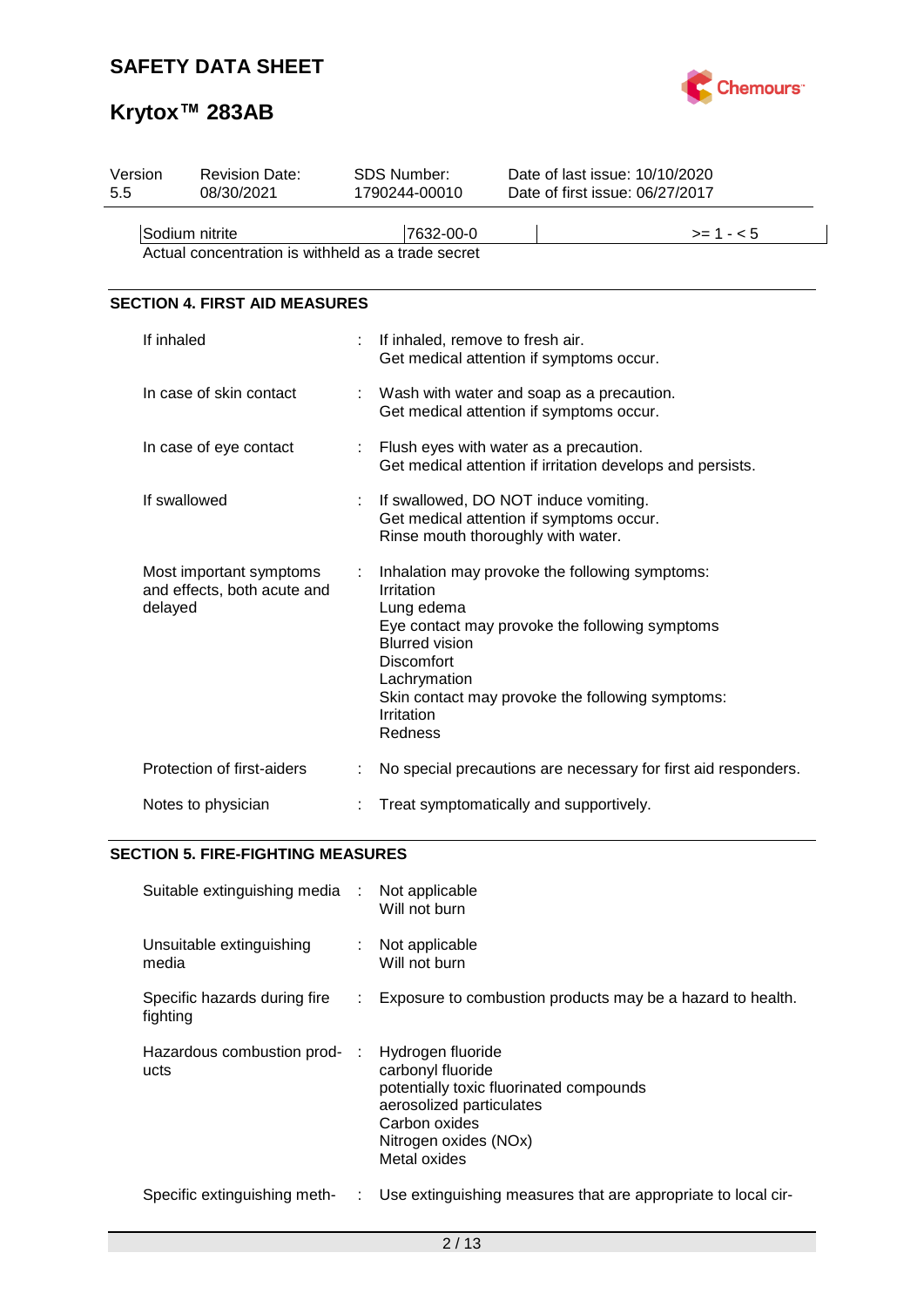

| Version<br>5.5 | <b>Revision Date:</b><br>08/30/2021                                             |  | <b>SDS Number:</b><br>1790244-00010                                                                             | Date of last issue: 10/10/2020<br>Date of first issue: 06/27/2017                                                                                                                                                                                                                                                                                                                                                                                                                                                                                                                                                        |
|----------------|---------------------------------------------------------------------------------|--|-----------------------------------------------------------------------------------------------------------------|--------------------------------------------------------------------------------------------------------------------------------------------------------------------------------------------------------------------------------------------------------------------------------------------------------------------------------------------------------------------------------------------------------------------------------------------------------------------------------------------------------------------------------------------------------------------------------------------------------------------------|
|                | ods                                                                             |  | SO.<br>Evacuate area.                                                                                           | cumstances and the surrounding environment.<br>Use water spray to cool unopened containers.<br>Remove undamaged containers from fire area if it is safe to do                                                                                                                                                                                                                                                                                                                                                                                                                                                            |
|                | Special protective equipment :<br>for fire-fighters                             |  | Wear self-contained breathing apparatus for firefighting if<br>necessary.<br>Use personal protective equipment. |                                                                                                                                                                                                                                                                                                                                                                                                                                                                                                                                                                                                                          |
|                | <b>SECTION 6. ACCIDENTAL RELEASE MEASURES</b>                                   |  |                                                                                                                 |                                                                                                                                                                                                                                                                                                                                                                                                                                                                                                                                                                                                                          |
|                | Personal precautions, protec- :<br>tive equipment and emer-<br>gency procedures |  |                                                                                                                 | Follow safe handling advice (see section 7) and personal pro-<br>tective equipment recommendations (see section 8).                                                                                                                                                                                                                                                                                                                                                                                                                                                                                                      |
|                | <b>Environmental precautions</b>                                                |  | Avoid release to the environment.<br>cannot be contained.                                                       | Prevent further leakage or spillage if safe to do so.<br>Retain and dispose of contaminated wash water.<br>Local authorities should be advised if significant spillages                                                                                                                                                                                                                                                                                                                                                                                                                                                  |
|                | Methods and materials for<br>containment and cleaning up                        |  | bent.<br>which regulations are applicable.                                                                      | Soak up with inert absorbent material.<br>For large spills, provide diking or other appropriate contain-<br>ment to keep material from spreading. If diked material can be<br>pumped, store recovered material in appropriate container.<br>Clean up remaining materials from spill with suitable absor-<br>Local or national regulations may apply to releases and dispo-<br>sal of this material, as well as those materials and items em-<br>ployed in the cleanup of releases. You will need to determine<br>Sections 13 and 15 of this SDS provide information regarding<br>certain local or national requirements. |

## **SECTION 7. HANDLING AND STORAGE**

| Technical measures          |   | See Engineering measures under EXPOSURE<br>CONTROLS/PERSONAL PROTECTION section.                                                                                                                                             |
|-----------------------------|---|------------------------------------------------------------------------------------------------------------------------------------------------------------------------------------------------------------------------------|
| Local/Total ventilation     |   | Use only with adequate ventilation.                                                                                                                                                                                          |
| Advice on safe handling     |   | : Handle in accordance with good industrial hygiene and safety<br>practice, based on the results of the workplace exposure as-<br>sessment<br>Take care to prevent spills, waste and minimize release to the<br>environment. |
| Conditions for safe storage |   | : Keep in properly labeled containers.<br>Store in accordance with the particular national regulations.                                                                                                                      |
| Materials to avoid          | ÷ | No special restrictions on storage with other products.                                                                                                                                                                      |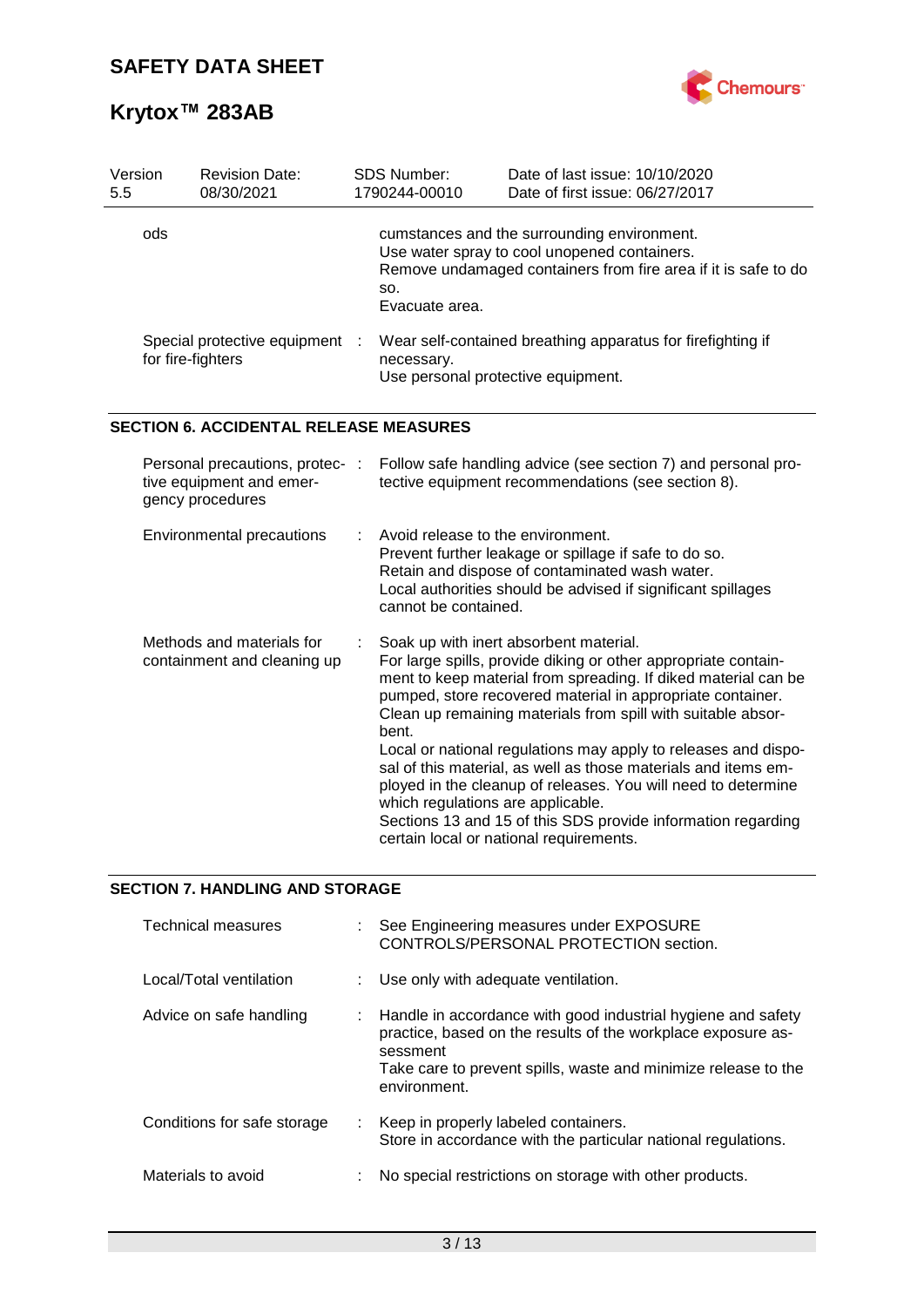

| Version       | <b>Revision Date:</b>        | SDS Number:   | Date of last issue: 10/10/2020                        |
|---------------|------------------------------|---------------|-------------------------------------------------------|
| 5.5           | 08/30/2021                   | 1790244-00010 | Date of first issue: 06/27/2017                       |
| age stability | Further information on stor- |               | : No decomposition if stored and applied as directed. |

### **SECTION 8. EXPOSURE CONTROLS/PERSONAL PROTECTION**

### **Ingredients with workplace control parameters**

Contains no substances with occupational exposure limit values.

### **Occupational exposure limits of decomposition products**

| Components          | CAS-No.   | Value type<br>(Form of | Control parame-<br>ters / Permissible               | <b>Basis</b>        |
|---------------------|-----------|------------------------|-----------------------------------------------------|---------------------|
|                     |           | exposure)              | concentration                                       |                     |
| Hydrofluoric acid   | 7664-39-3 | <b>TWA</b>             | $0.5$ ppm<br>(Fluorine)                             | <b>ACGIH</b>        |
|                     |           | $\mathsf{C}$           | 2 ppm<br>(Fluorine)                                 | <b>ACGIH</b>        |
|                     |           | $\mathsf{C}$           | 6 ppm<br>$5$ mg/m $3$                               | <b>NIOSH REL</b>    |
|                     |           | <b>TWA</b>             | $\overline{3}$ ppm<br>$2.5$ mg/m <sup>3</sup>       | <b>NIOSH REL</b>    |
|                     |           | <b>TWA</b>             | 3 ppm                                               | OSHA Z-2            |
| Carbonyl difluoride | 353-50-4  | <b>TWA</b>             | 2 ppm                                               | <b>ACGIH</b>        |
|                     |           | <b>STEL</b>            | 5 ppm                                               | <b>ACGIH</b>        |
|                     |           | <b>TWA</b>             | 2 ppm<br>$5 \text{ mg/m}^3$                         | <b>NIOSH REL</b>    |
|                     |           | <b>ST</b>              | 5 ppm<br>$15$ mg/m <sup>3</sup>                     | <b>NIOSH REL</b>    |
| Carbon dioxide      | 124-38-9  | <b>TWA</b>             | 5,000 ppm                                           | <b>ACGIH</b>        |
|                     |           | <b>STEL</b>            | 30,000 ppm                                          | <b>ACGIH</b>        |
|                     |           | <b>TWA</b>             | $\overline{5,000}$ ppm<br>$9,000$ mg/m <sup>3</sup> | <b>NIOSH REL</b>    |
|                     |           | <b>ST</b>              | 30,000 ppm<br>54,000 mg/m <sup>3</sup>              | <b>NIOSH REL</b>    |
|                     |           | <b>TWA</b>             | 5,000 ppm<br>9,000 mg/m <sup>3</sup>                | OSHA <sub>Z-1</sub> |
| Carbon monoxide     | 630-08-0  | <b>TWA</b>             | 25 ppm                                              | <b>ACGIH</b>        |
|                     |           | <b>TWA</b>             | 35 ppm<br>40 mg/m <sup>3</sup>                      | <b>NIOSH REL</b>    |
|                     |           | $\mathsf{C}$           | $200$ ppm<br>229 mg/m <sup>3</sup>                  | <b>NIOSH REL</b>    |
|                     |           | <b>TWA</b>             | 50 ppm<br>55 mg/m <sup>3</sup>                      | OSHA Z-1            |

**Engineering measures** : Processing may form hazardous compounds (see section 10).

> Ensure adequate ventilation, especially in confined areas. Minimize workplace exposure concentrations.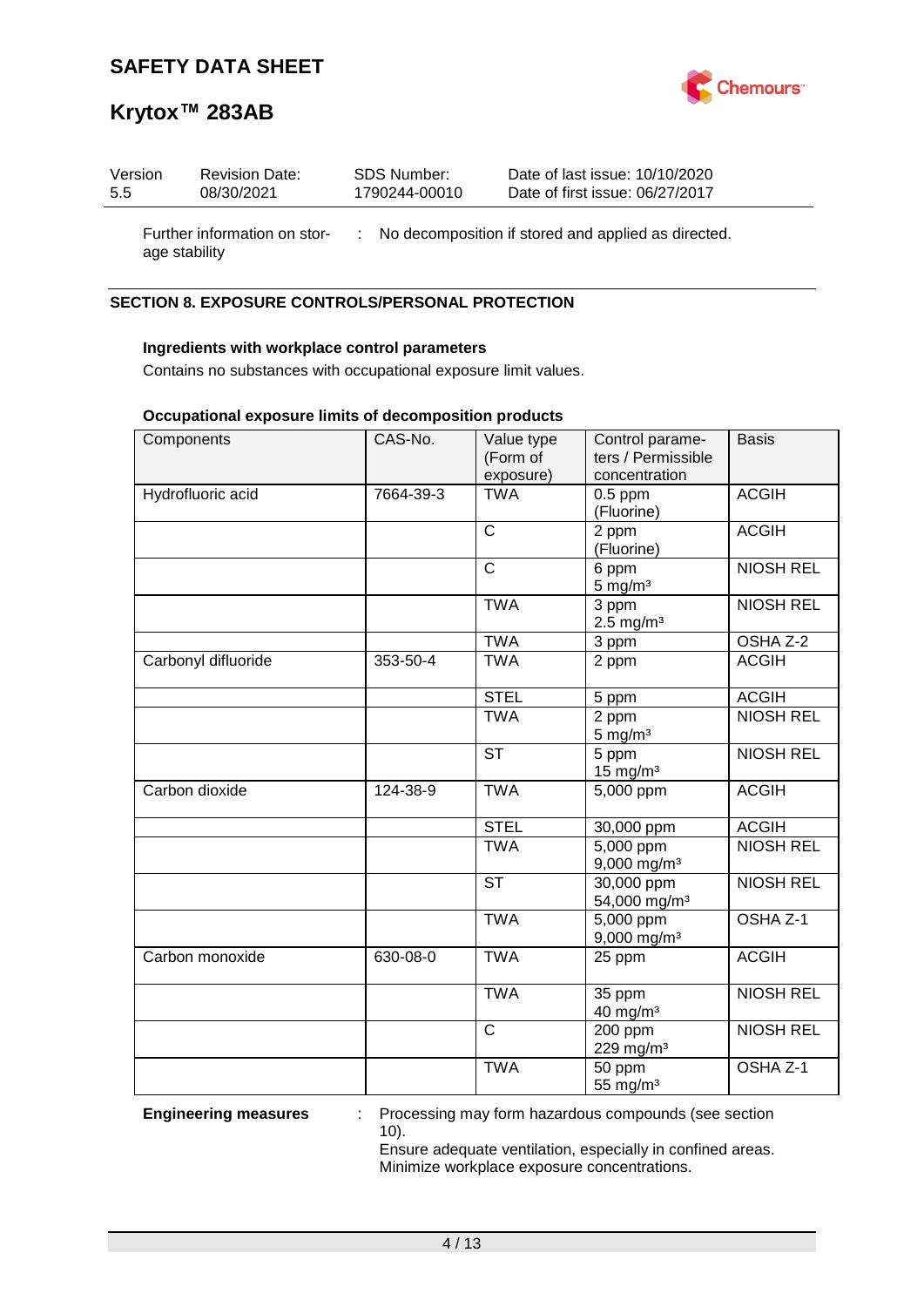

| Version<br>5.5         |  | <b>Revision Date:</b><br>08/30/2021                                                                                                                                                                                                                                                                                                                                                                                                                                                                                                                                                                                                                                                                      | <b>SDS Number:</b><br>1790244-00010 | Date of last issue: 10/10/2020<br>Date of first issue: 06/27/2017                                                                                                                                                 |
|------------------------|--|----------------------------------------------------------------------------------------------------------------------------------------------------------------------------------------------------------------------------------------------------------------------------------------------------------------------------------------------------------------------------------------------------------------------------------------------------------------------------------------------------------------------------------------------------------------------------------------------------------------------------------------------------------------------------------------------------------|-------------------------------------|-------------------------------------------------------------------------------------------------------------------------------------------------------------------------------------------------------------------|
|                        |  | Personal protective equipment                                                                                                                                                                                                                                                                                                                                                                                                                                                                                                                                                                                                                                                                            |                                     |                                                                                                                                                                                                                   |
| Respiratory protection |  | General and local exhaust ventilation is recommended to<br>maintain vapor exposures below recommended limits. Where<br>concentrations are above recommended limits or are<br>unknown, appropriate respiratory protection should be worn.<br>Follow OSHA respirator regulations (29 CFR 1910.134) and<br>use NIOSH/MSHA approved respirators. Protection provided<br>by air purifying respirators against exposure to any hazar-<br>dous chemical is limited. Use a positive pressure air supplied<br>respirator if there is any potential for uncontrolled release,<br>exposure levels are unknown, or any other circumstance<br>where air purifying respirators may not provide adequate<br>protection. |                                     |                                                                                                                                                                                                                   |
|                        |  | Hand protection                                                                                                                                                                                                                                                                                                                                                                                                                                                                                                                                                                                                                                                                                          |                                     |                                                                                                                                                                                                                   |
|                        |  | Remarks                                                                                                                                                                                                                                                                                                                                                                                                                                                                                                                                                                                                                                                                                                  |                                     | Wash hands before breaks and at the end of workday.                                                                                                                                                               |
|                        |  | Eye protection                                                                                                                                                                                                                                                                                                                                                                                                                                                                                                                                                                                                                                                                                           | Safety glasses                      | Wear the following personal protective equipment:                                                                                                                                                                 |
|                        |  | Skin and body protection                                                                                                                                                                                                                                                                                                                                                                                                                                                                                                                                                                                                                                                                                 |                                     | Skin should be washed after contact.                                                                                                                                                                              |
|                        |  | Hygiene measures                                                                                                                                                                                                                                                                                                                                                                                                                                                                                                                                                                                                                                                                                         | king place.                         | If exposure to chemical is likely during typical use, provide<br>eye flushing systems and safety showers close to the wor-<br>When using do not eat, drink or smoke.<br>Wash contaminated clothing before re-use. |

### **SECTION 9. PHYSICAL AND CHEMICAL PROPERTIES**

| Appearance                                                     | t.  | Grease            |
|----------------------------------------------------------------|-----|-------------------|
| Color                                                          | t.  | white             |
| Odor                                                           |     | odorless          |
| <b>Odor Threshold</b>                                          | × 1 | No data available |
| рH                                                             |     | : 7               |
| Melting point/freezing point                                   |     | : 608 °F / 320 °C |
| Initial boiling point and boiling : No data available<br>range |     |                   |
| Flash point                                                    | t.  | Not applicable    |
| Evaporation rate                                               | ÷   | Not applicable    |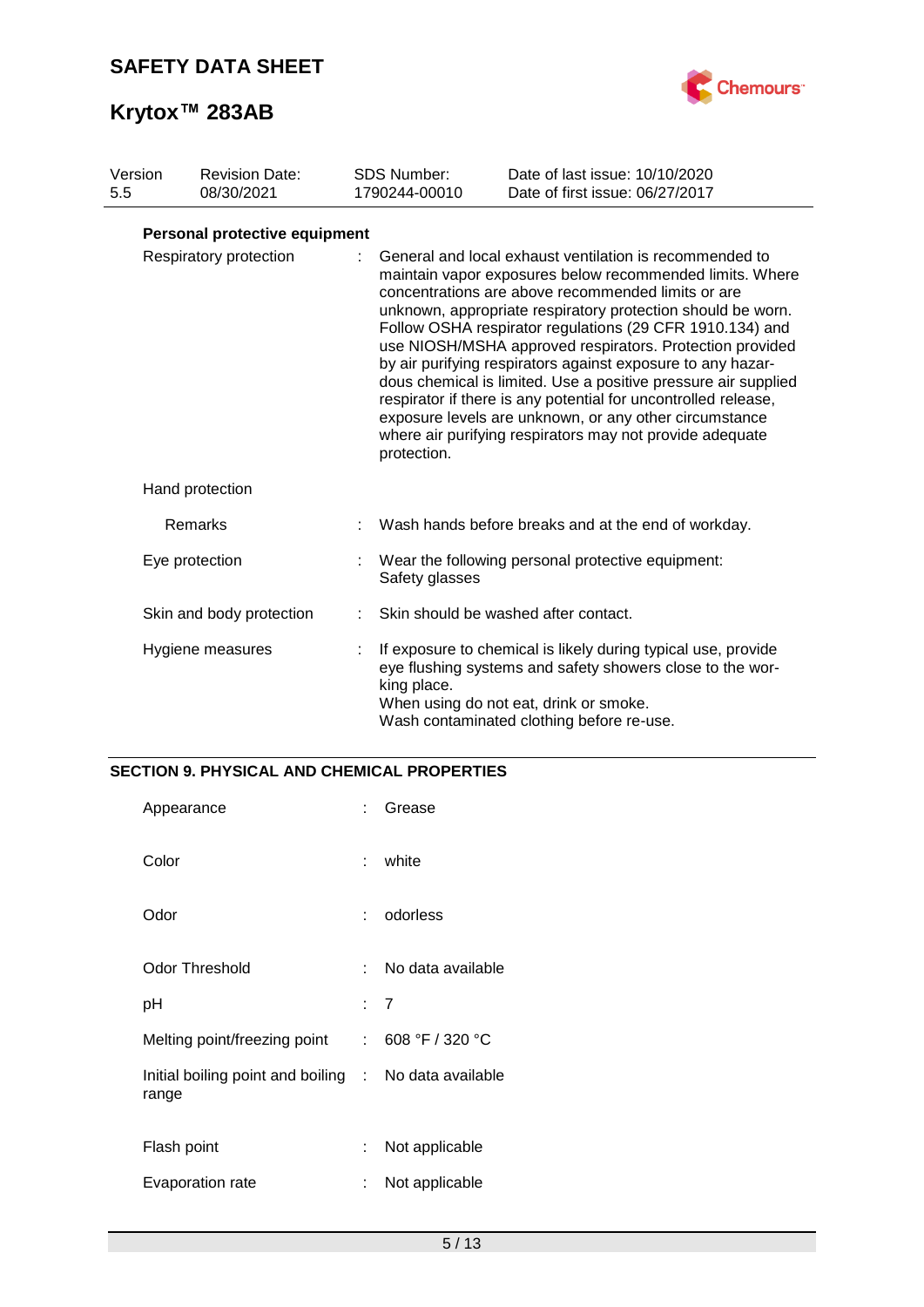

# **Krytox™ 283AB**

| Version<br>5.5 | <b>Revision Date:</b><br>08/30/2021                 |    | <b>SDS Number:</b><br>1790244-00010 | Date of last issue: 10/10/2020<br>Date of first issue: 06/27/2017 |
|----------------|-----------------------------------------------------|----|-------------------------------------|-------------------------------------------------------------------|
|                | Flammability (solid, gas)                           | ÷. | Will not burn                       |                                                                   |
|                | Upper explosion limit / Upper<br>flammability limit |    | No data available                   |                                                                   |
|                | Lower explosion limit / Lower<br>flammability limit | ÷  | No data available                   |                                                                   |
|                | Vapor pressure                                      |    | 1.89 - 1.93 hPa                     |                                                                   |
|                | Relative vapor density                              |    | Not applicable                      |                                                                   |
|                | Relative density                                    |    | $1.89 - 1.93$                       |                                                                   |
|                | Solubility(ies)<br>Water solubility                 |    | insoluble                           |                                                                   |
|                | Partition coefficient: n-<br>octanol/water          |    | Not applicable                      |                                                                   |
|                | Autoignition temperature                            | ÷  | No data available                   |                                                                   |
|                | Decomposition temperature                           | ÷  | 608 °F / 320 °C                     |                                                                   |
|                | Viscosity<br>Viscosity, kinematic                   |    | Not applicable                      |                                                                   |
|                | <b>Explosive properties</b>                         | ÷  | Not explosive                       |                                                                   |
|                | Oxidizing properties                                |    |                                     | The substance or mixture is not classified as oxidizing.          |
|                | Particle size                                       |    | No data available                   |                                                                   |

## **SECTION 10. STABILITY AND REACTIVITY**

| Hazardous decomposition products        |    |                                                                                |  |  |
|-----------------------------------------|----|--------------------------------------------------------------------------------|--|--|
| Incompatible materials<br>None.<br>÷.   |    |                                                                                |  |  |
| Conditions to avoid                     |    | None known.                                                                    |  |  |
| Possibility of hazardous reac-<br>tions |    | : Hazardous decomposition products will be formed at elevated<br>temperatures. |  |  |
| Chemical stability                      |    | Stable under normal conditions.                                                |  |  |
| Reactivity                              | t. | Not classified as a reactivity hazard.                                         |  |  |

| : Hydrofluoric acid |
|---------------------|
| Carbonyl difluoride |
| Carbon dioxide      |
| Carbon monoxide     |
|                     |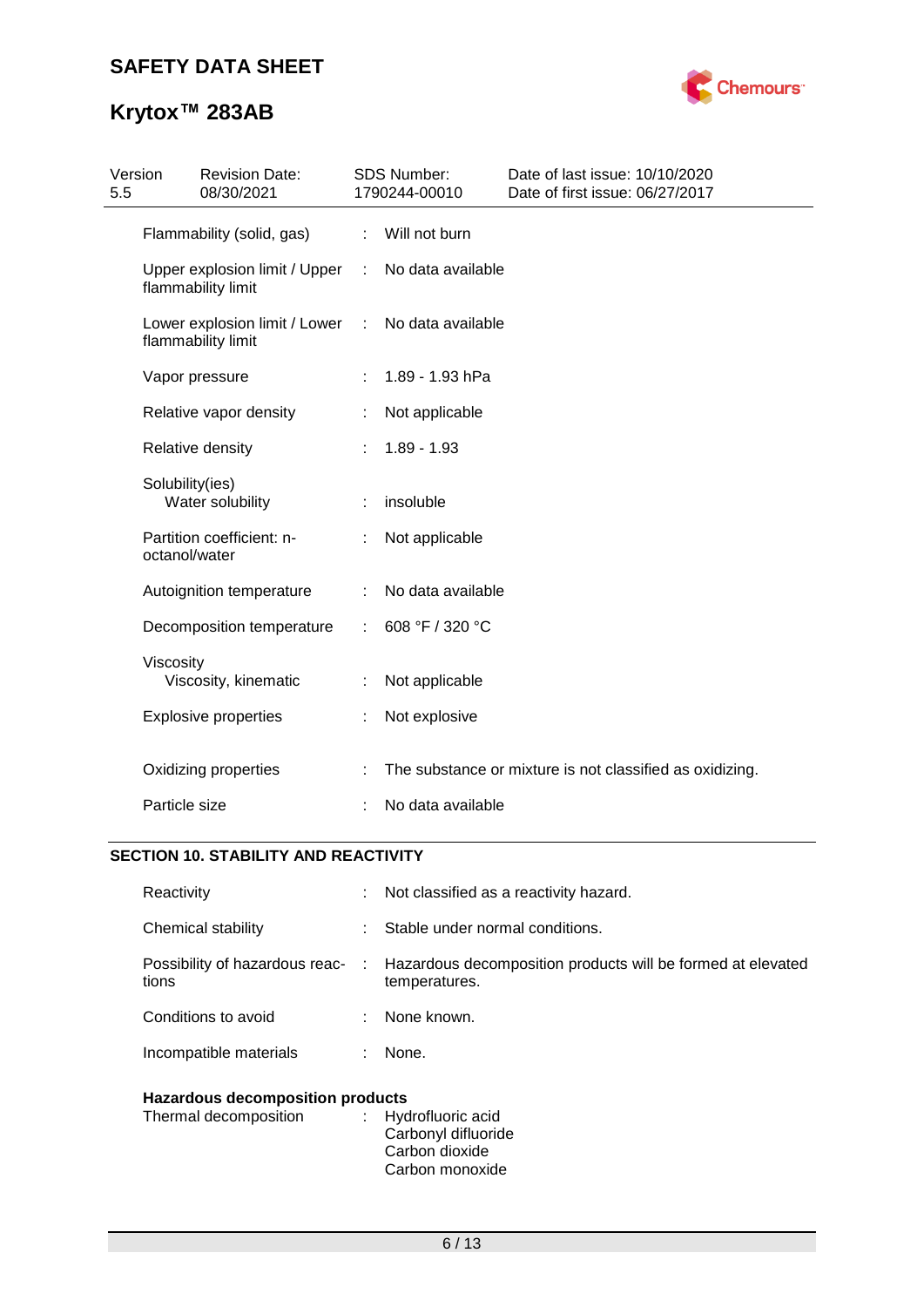

# **Krytox™ 283AB**

| Version<br>5.5 | <b>Revision Date:</b><br>08/30/2021            | SDS Number:<br>1790244-00010                                                   | Date of last issue: 10/10/2020<br>Date of first issue: 06/27/2017 |
|----------------|------------------------------------------------|--------------------------------------------------------------------------------|-------------------------------------------------------------------|
|                |                                                |                                                                                |                                                                   |
|                | <b>SECTION 11. TOXICOLOGICAL INFORMATION</b>   |                                                                                |                                                                   |
|                | Information on likely routes of exposure       |                                                                                |                                                                   |
| Ingestion      | Skin contact<br>Eye contact                    |                                                                                |                                                                   |
|                | <b>Acute toxicity</b>                          |                                                                                |                                                                   |
|                | Not classified based on available information. |                                                                                |                                                                   |
| Product:       |                                                |                                                                                |                                                                   |
|                | Acute oral toxicity                            | icity                                                                          | Assessment: The substance or mixture has no acute oral tox-       |
|                | Acute inhalation toxicity                      | Exposure time: 4 h<br>Test atmosphere: dust/mist<br>Method: Calculation method | Acute toxicity estimate: 111.11 mg/l                              |
|                | <b>Components:</b>                             |                                                                                |                                                                   |
|                | Sodium nitrite:                                |                                                                                |                                                                   |
|                | Acute oral toxicity                            | LD50 (Rat): 180 mg/kg                                                          |                                                                   |
|                | Acute inhalation toxicity                      | LC50 (Rat): 5.5 mg/l<br>Exposure time: 4 h<br>Test atmosphere: dust/mist       |                                                                   |
|                | <b>Skin corrosion/irritation</b>               |                                                                                |                                                                   |
|                | Not classified based on available information. |                                                                                |                                                                   |
|                | <b>Components:</b>                             |                                                                                |                                                                   |

### **Sodium nitrite:**

| Species | : Rabbit                  |
|---------|---------------------------|
| Method  | : OECD Test Guideline 404 |
| Result  | : No skin irritation      |

### **Serious eye damage/eye irritation**

Not classified based on available information.

### **Components:**

### **Sodium nitrite:**

| <b>Species</b> | : Rabbit                                       |
|----------------|------------------------------------------------|
| Result         | : Irritation to eyes, reversing within 21 days |
| Method         | : OECD Test Guideline 405                      |

### **Respiratory or skin sensitization**

### **Skin sensitization**

Not classified based on available information.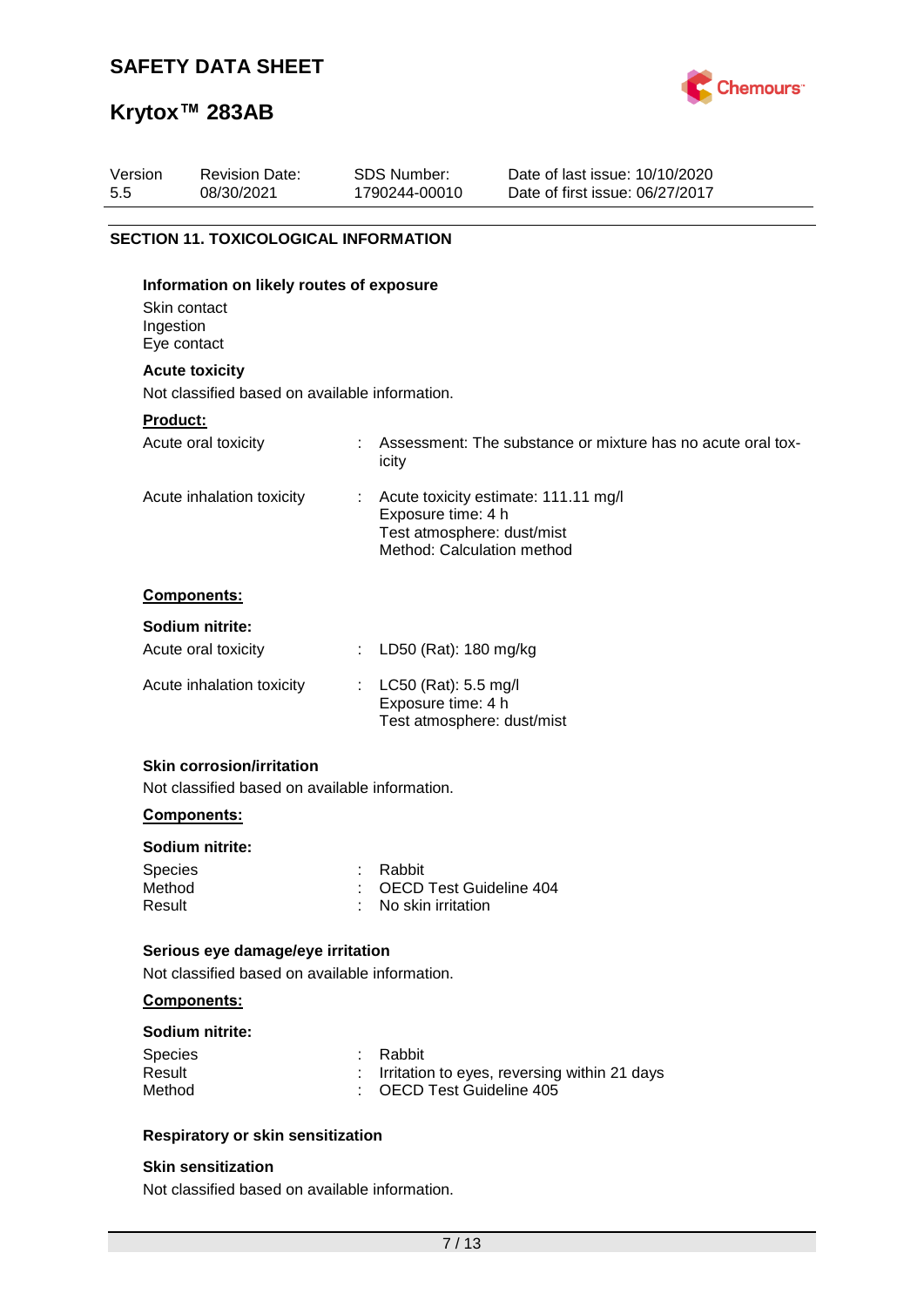

# **Krytox™ 283AB**

| Version<br>5.5           | <b>Revision Date:</b><br>08/30/2021                                                | SDS Number:<br>1790244-00010              |                                                          | Date of last issue: 10/10/2020<br>Date of first issue: 06/27/2017                                                                           |
|--------------------------|------------------------------------------------------------------------------------|-------------------------------------------|----------------------------------------------------------|---------------------------------------------------------------------------------------------------------------------------------------------|
|                          | <b>Respiratory sensitization</b><br>Not classified based on available information. |                                           |                                                          |                                                                                                                                             |
|                          | Germ cell mutagenicity                                                             |                                           |                                                          |                                                                                                                                             |
|                          | Not classified based on available information.                                     |                                           |                                                          |                                                                                                                                             |
|                          | Components:                                                                        |                                           |                                                          |                                                                                                                                             |
|                          | Sodium nitrite:                                                                    |                                           |                                                          |                                                                                                                                             |
|                          | Genotoxicity in vitro                                                              |                                           | Result: positive                                         | Test Type: Bacterial reverse mutation assay (AMES)                                                                                          |
|                          |                                                                                    |                                           | Result: positive                                         | Test Type: In vitro mammalian cell gene mutation test                                                                                       |
| Genotoxicity in vivo     |                                                                                    |                                           | cytogenetic assay)<br>Species: Mouse<br>Result: negative | Test Type: Mammalian erythrocyte micronucleus test (in vivo<br>Application Route: Intraperitoneal injection                                 |
|                          |                                                                                    | Species: Rat                              | cytogenetic assay)<br>Result: negative                   | Test Type: Mammalian erythrocyte micronucleus test (in vivo<br>Application Route: Intraperitoneal injection                                 |
|                          | Carcinogenicity<br>Not classified based on available information.<br>Components:   |                                           |                                                          |                                                                                                                                             |
|                          | Sodium nitrite:                                                                    |                                           |                                                          |                                                                                                                                             |
| <b>Species</b><br>Result | <b>Application Route</b><br>Exposure time                                          | Rat<br>Ingestion<br>2 Years<br>negative   |                                                          |                                                                                                                                             |
| <b>IARC</b>              | Sodium nitrite                                                                     | Group 2A: Probably carcinogenic to humans |                                                          | 7632-00-0<br>(nitrite (ingested) under conditions that result in endogenous nitrosation)                                                    |
| <b>OSHA</b>              |                                                                                    | on OSHA's list of regulated carcinogens.  |                                                          | No component of this product present at levels greater than or equal to 0.1% is                                                             |
| <b>NTP</b>               |                                                                                    |                                           |                                                          | No ingredient of this product present at levels greater than or equal to 0.1% is<br>identified as a known or anticipated carcinogen by NTP. |
|                          | <b>Reproductive toxicity</b><br>Not classified based on available information.     |                                           |                                                          |                                                                                                                                             |
|                          | Components:                                                                        |                                           |                                                          |                                                                                                                                             |
|                          | Sodium nitrite:                                                                    |                                           |                                                          |                                                                                                                                             |
|                          |                                                                                    |                                           |                                                          |                                                                                                                                             |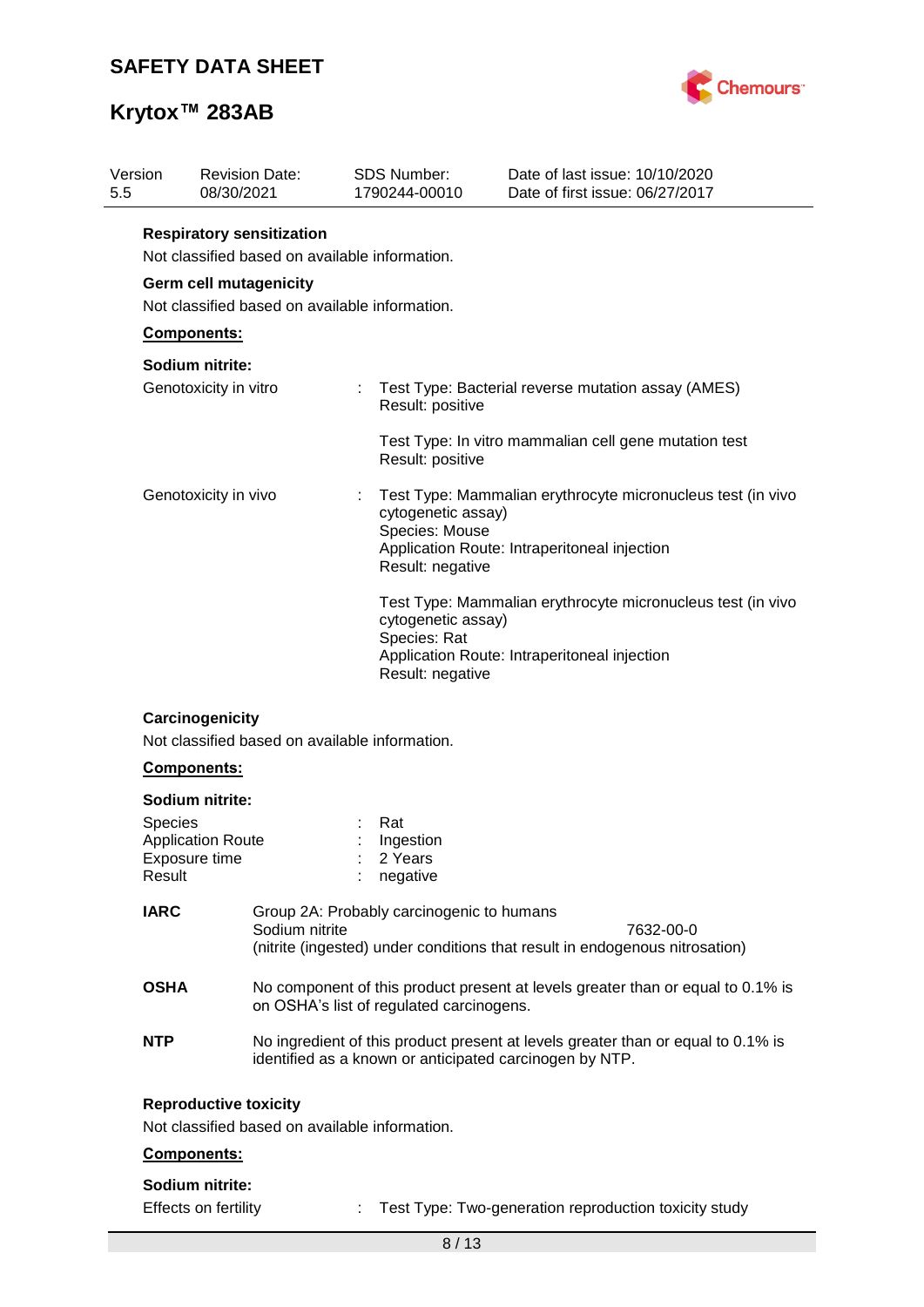

| Version<br>5.5 |                    | <b>Revision Date:</b><br>08/30/2021                                           | <b>SDS Number:</b><br>1790244-00010                                                                     | Date of last issue: 10/10/2020<br>Date of first issue: 06/27/2017 |  |  |
|----------------|--------------------|-------------------------------------------------------------------------------|---------------------------------------------------------------------------------------------------------|-------------------------------------------------------------------|--|--|
|                |                    |                                                                               | Species: Mouse<br>Application Route: Ingestion<br>Result: negative                                      |                                                                   |  |  |
|                |                    | Effects on fetal development                                                  | Test Type: Embryo-fetal development<br>Species: Rat<br>Application Route: Ingestion<br>Result: negative |                                                                   |  |  |
|                |                    | <b>STOT-single exposure</b><br>Not classified based on available information. |                                                                                                         |                                                                   |  |  |
|                |                    | <b>STOT-repeated exposure</b>                                                 |                                                                                                         |                                                                   |  |  |
|                |                    | Not classified based on available information.                                |                                                                                                         |                                                                   |  |  |
|                |                    | <b>Repeated dose toxicity</b>                                                 |                                                                                                         |                                                                   |  |  |
|                |                    | Components:                                                                   |                                                                                                         |                                                                   |  |  |
|                |                    | Sodium nitrite:                                                               |                                                                                                         |                                                                   |  |  |
|                | Species            |                                                                               | Rat                                                                                                     |                                                                   |  |  |
|                | <b>NOAEL</b>       | <b>Application Route</b>                                                      | 10 mg/kg<br>Ingestion                                                                                   |                                                                   |  |  |
|                |                    | Exposure time                                                                 | 2y                                                                                                      |                                                                   |  |  |
|                |                    |                                                                               |                                                                                                         |                                                                   |  |  |
|                |                    | <b>Aspiration toxicity</b><br>Not classified based on available information.  |                                                                                                         |                                                                   |  |  |
|                |                    |                                                                               |                                                                                                         |                                                                   |  |  |
|                |                    | <b>SECTION 12. ECOLOGICAL INFORMATION</b>                                     |                                                                                                         |                                                                   |  |  |
|                | <b>Ecotoxicity</b> |                                                                               |                                                                                                         |                                                                   |  |  |
|                |                    | Components:                                                                   |                                                                                                         |                                                                   |  |  |
|                |                    | Sodium nitrite:                                                               |                                                                                                         |                                                                   |  |  |
|                |                    | Toxicity to fish                                                              | Exposure time: 96 h                                                                                     | LC50 (Oncorhynchus mykiss (rainbow trout)): 0.54 mg/l             |  |  |
|                |                    | Toxicity to daphnia and other :                                               |                                                                                                         | EC50 (Daphnia magna (Water flea)): 15.4 mg/l                      |  |  |
|                |                    | aquatic invertebrates                                                         | Exposure time: 48 h                                                                                     |                                                                   |  |  |
|                |                    |                                                                               | Method: OECD Test Guideline 202                                                                         |                                                                   |  |  |
|                |                    | Toxicity to algae/aquatic                                                     |                                                                                                         | EC50 (Scenedesmus capricornutum (fresh water algae)): >           |  |  |
|                | plants             |                                                                               | 100 mg/l<br>Exposure time: 72 h                                                                         |                                                                   |  |  |
|                |                    |                                                                               | Method: OECD Test Guideline 201                                                                         |                                                                   |  |  |
|                |                    |                                                                               |                                                                                                         | NOEC (Scenedesmus capricornutum (fresh water algae)): 100         |  |  |
|                |                    |                                                                               | mg/l                                                                                                    |                                                                   |  |  |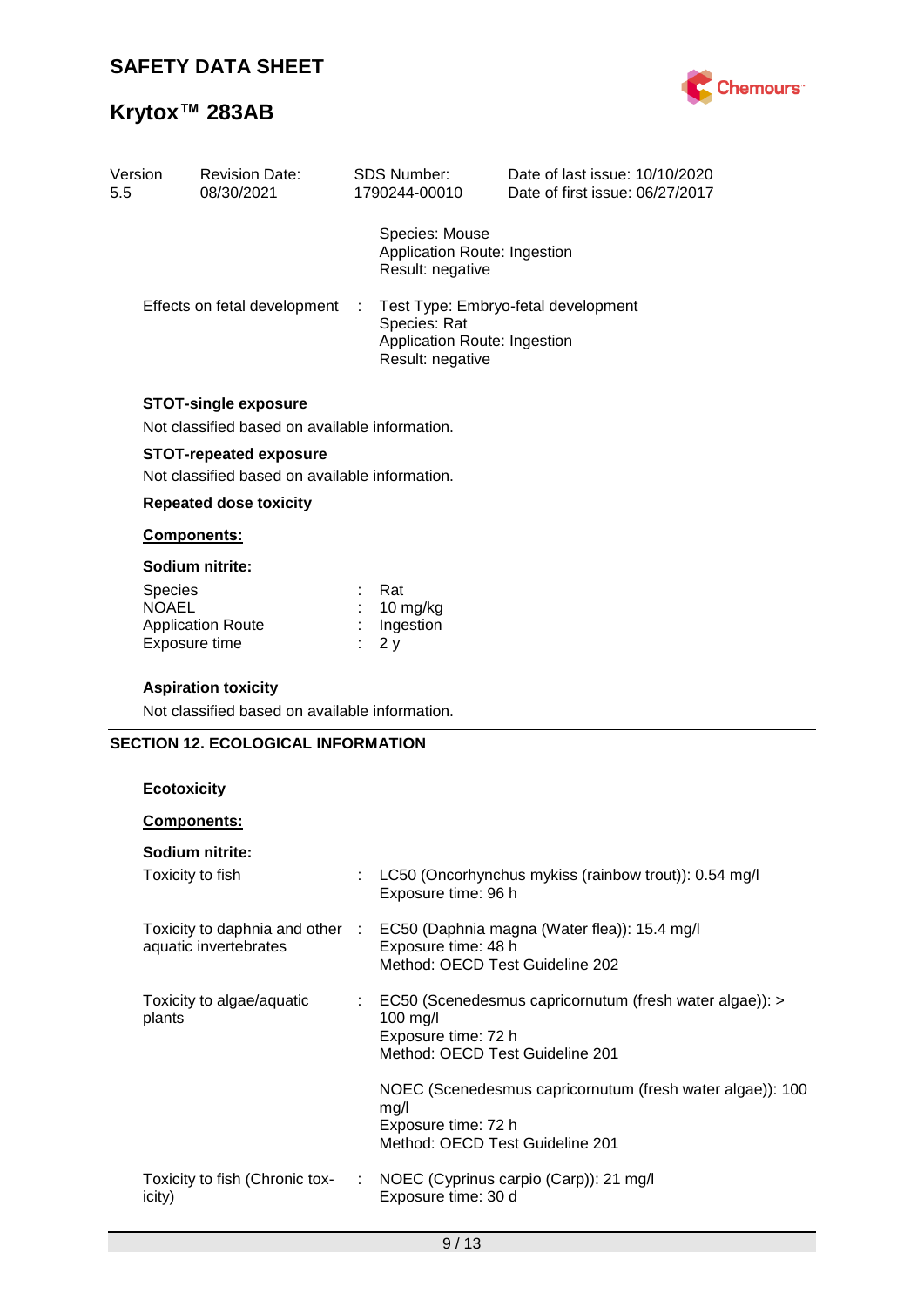

# **Krytox™ 283AB**

| Version<br>5.5 |              | <b>Revision Date:</b><br>08/30/2021                              | <b>SDS Number:</b><br>1790244-00010                     | Date of last issue: 10/10/2020<br>Date of first issue: 06/27/2017 |
|----------------|--------------|------------------------------------------------------------------|---------------------------------------------------------|-------------------------------------------------------------------|
|                |              |                                                                  | Method: OECD Test Guideline 210                         |                                                                   |
|                | ic toxicity) | Toxicity to daphnia and other :<br>aquatic invertebrates (Chron- | NOEC (Penaeid Shrimp): 9.86 mg/l<br>Exposure time: 80 d |                                                                   |
|                |              | Toxicity to microorganisms                                       | : EC50: 281 mg/l<br>Exposure time: 48 h                 |                                                                   |
|                |              | <b>Persistence and degradability</b><br>No data available        |                                                         |                                                                   |
|                |              | <b>Bioaccumulative potential</b><br>No data available            |                                                         |                                                                   |
|                |              | <b>Mobility in soil</b><br>No data available                     |                                                         |                                                                   |
|                |              | Other adverse effects<br>No data available                       |                                                         |                                                                   |

### **SECTION 13. DISPOSAL CONSIDERATIONS**

### **Disposal methods**

| Waste from residues    | Dispose of in accordance with local regulations.                                                                                                               |
|------------------------|----------------------------------------------------------------------------------------------------------------------------------------------------------------|
| Contaminated packaging | Empty containers should be taken to an approved waste<br>handling site for recycling or disposal.<br>If not otherwise specified: Dispose of as unused product. |

### **SECTION 14. TRANSPORT INFORMATION**

### **International Regulations**

### **UNRTDG**

Not regulated as a dangerous good

### **IATA-DGR** Not regulated as a dangerous good

### **IMDG-Code**

Not regulated as a dangerous good

### **Transport in bulk according to Annex II of MARPOL 73/78 and the IBC Code**

Not applicable for product as supplied.

### **Domestic regulation**

| <b>49 CFR</b>        |                                                                        |
|----------------------|------------------------------------------------------------------------|
| UN/ID/NA number      | UN 3077                                                                |
| Proper shipping name | Environmentally hazardous substance, solid, n.o.s.<br>(Sodium nitrite) |
| Class                | $\therefore$ 9                                                         |
| Packing group        | Ш<br>. .                                                               |
| Labels               | CLASS <sub>9</sub>                                                     |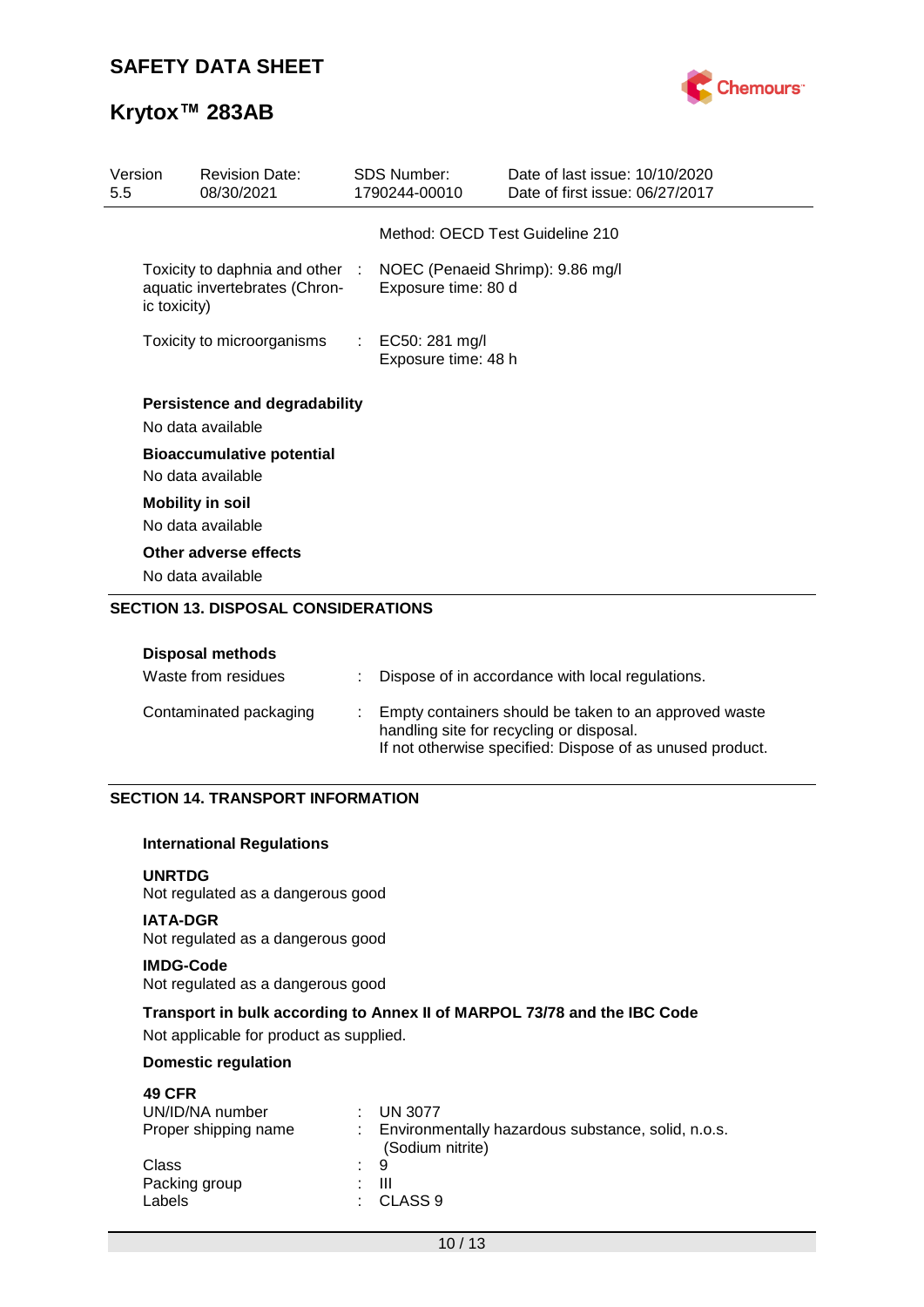

| Version                           | <b>Revision Date:</b> | <b>SDS Number:</b> | Date of last issue: 10/10/2020                                                                                         |
|-----------------------------------|-----------------------|--------------------|------------------------------------------------------------------------------------------------------------------------|
| 5.5                               | 08/30/2021            | 1790244-00010      | Date of first issue: 06/27/2017                                                                                        |
| <b>ERG Code</b><br><b>Remarks</b> | Marine pollutant      | $\div$ 171<br>no   | THE ABOVE INFORMATION ONLY APPLIES TO PACKAGE<br>SIZES WHERE THE HAZARDOUS SUBSTANCE MEETS<br>THE REPORTABLE QUANTITY. |

### **Special precautions for user**

The transport classification(s) provided herein are for informational purposes only, and solely based upon the properties of the unpackaged material as it is described within this Safety Data Sheet. Transportation classifications may vary by mode of transportation, package sizes, and variations in regional or country regulations.

### **SECTION 15. REGULATORY INFORMATION**

#### **CERCLA Reportable Quantity**

| Components     | CAS-No.   | Component RQ | Calculated product RQ |
|----------------|-----------|--------------|-----------------------|
|                |           | (lbs)        | (lbs)                 |
| Sodium nitrite | 7632-00-0 | 100          | 2020                  |

### **SARA 304 Extremely Hazardous Substances Reportable Quantity**

This material does not contain any components with a section 304 EHS RQ.

### **SARA 302 Extremely Hazardous Substances Threshold Planning Quantity**

This material does not contain any components with a section 302 EHS TPQ.

| SARA 311/312 Hazards        | $:$ No SARA Hazards |                                                                                                           |              |  |  |
|-----------------------------|---------------------|-----------------------------------------------------------------------------------------------------------|--------------|--|--|
| <b>SARA 313</b>             |                     | The following components are subject to reporting levels es-<br>tablished by SARA Title III, Section 313: |              |  |  |
|                             | Sodium nitrite      | 7632-00-0                                                                                                 | $>= 1 - 5\%$ |  |  |
| <b>US State Regulations</b> |                     |                                                                                                           |              |  |  |
| Pennsylvania Right To Know  |                     |                                                                                                           |              |  |  |
| <b>PFPE</b> fluid           |                     |                                                                                                           | Trade secret |  |  |
| Fluoropolymer               |                     |                                                                                                           | Trade secret |  |  |

### **California Prop. 65**

WARNING: This product can expose you to chemicals including Pentadecafluorooctanoic acid, which is/are known to the State of California to cause birth defects or other reproductive harm. For more information go to www.P65Warnings.ca.gov. Note to User: This product is not made with PFOA nor is PFOA intentionally present in the product; however, it is possible that PFOA may be present as an impurity at background (environmental) levels.

Sodium nitrite 7632-00-0

#### **California List of Hazardous Substances**

Sodium nitrite 7632-00-0

### **Additional regulatory information**

Sodium nitrite 7632-00-0

The United States Environmental Protection Agency (USEPA) has established a Significant New Use Rule (SNUR) for one of the components in this product. See 40 CFR § 721.4740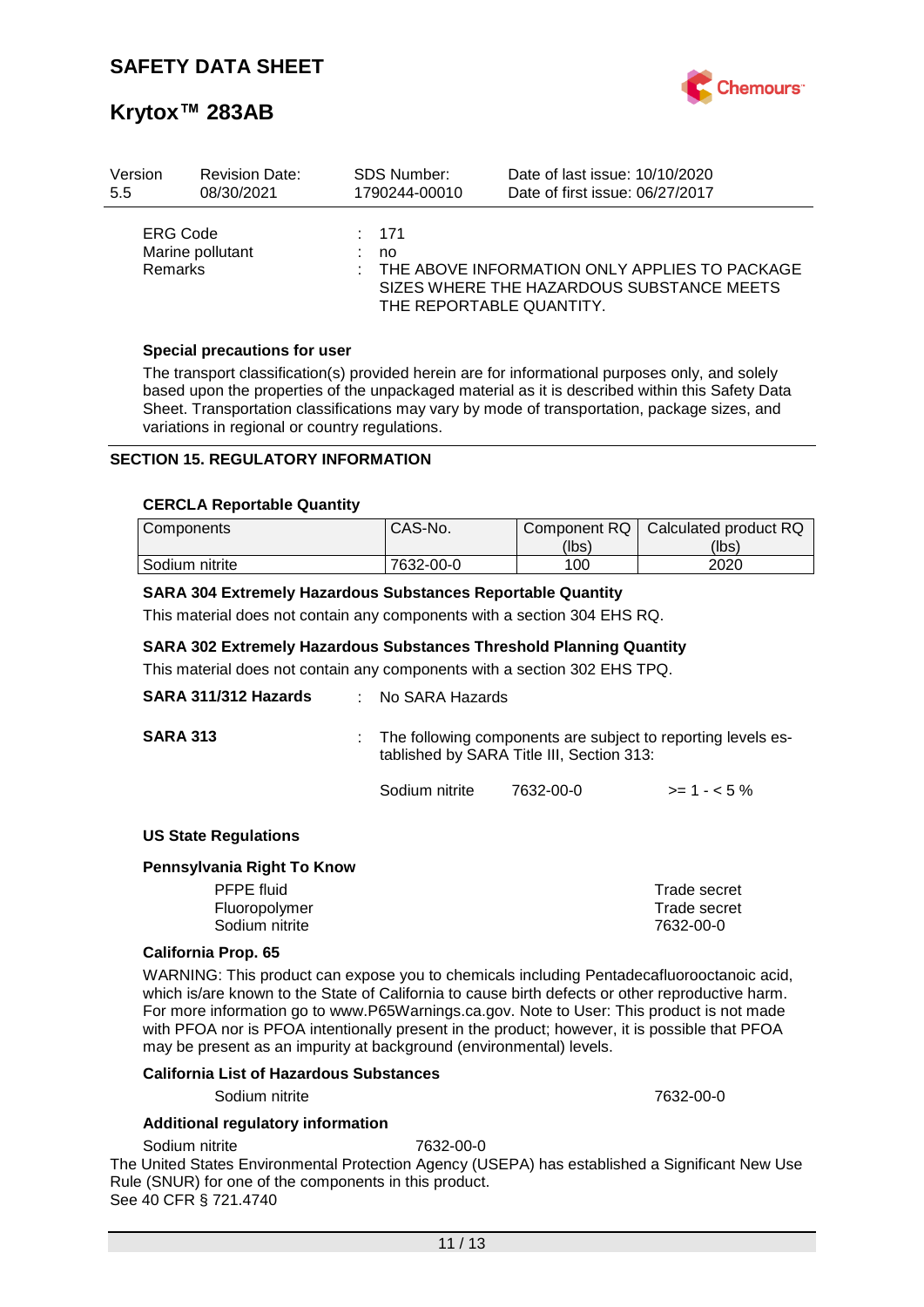

| Version | <b>Revision Date:</b> | SDS Number:   | Date of last issue: 10/10/2020  |
|---------|-----------------------|---------------|---------------------------------|
| 5.5     | 08/30/2021            | 1790244-00010 | Date of first issue: 06/27/2017 |

### **SECTION 16. OTHER INFORMATION**









HMIS® ratings are based on a 0-4 rating scale, with 0 representing minimal hazards or risks, and 4 representing significant hazards or risks. The "\*" represents a chronic hazard, while the "/" represents the absence of a chronic hazard.

Krytox™ and any associated logos are trademarks or copyrights of The Chemours Company FC, LLC.

Chemours™ and the Chemours Logo are trademarks of The Chemours Company. Before use read Chemours safety information.

For further information contact the local Chemours office or nominated distributors.

#### **Full text of other abbreviations**

| : USA. ACGIH Threshold Limit Values (TLV)                                                      |
|------------------------------------------------------------------------------------------------|
| : USA. NIOSH Recommended Exposure Limits                                                       |
| : USA. Occupational Exposure Limits (OSHA) - Table Z-1 Lim-<br>its for Air Contaminants        |
| : USA. Occupational Exposure Limits (OSHA) - Table Z-2                                         |
| 8-hour, time-weighted average                                                                  |
| : Short-term exposure limit                                                                    |
| : Ceiling limit                                                                                |
| : Time-weighted average concentration for up to a 10-hour<br>workday during a 40-hour workweek |
| : STEL - 15-minute TWA exposure that should not be exceeded<br>at any time during a workday    |
| : Ceiling value not be exceeded at any time.                                                   |
| : 8-hour time weighted average                                                                 |
| 8-hour time weighted average                                                                   |
|                                                                                                |

AIIC - Australian Inventory of Industrial Chemicals; ASTM - American Society for the Testing of Materials; bw - Body weight; CERCLA - Comprehensive Environmental Response, Compensation, and Liability Act; CMR - Carcinogen, Mutagen or Reproductive Toxicant; DIN - Standard of the German Institute for Standardisation; DOT - Department of Transportation; DSL - Domestic Substances List (Canada); ECx - Concentration associated with x% response; EHS - Extremely Haz-